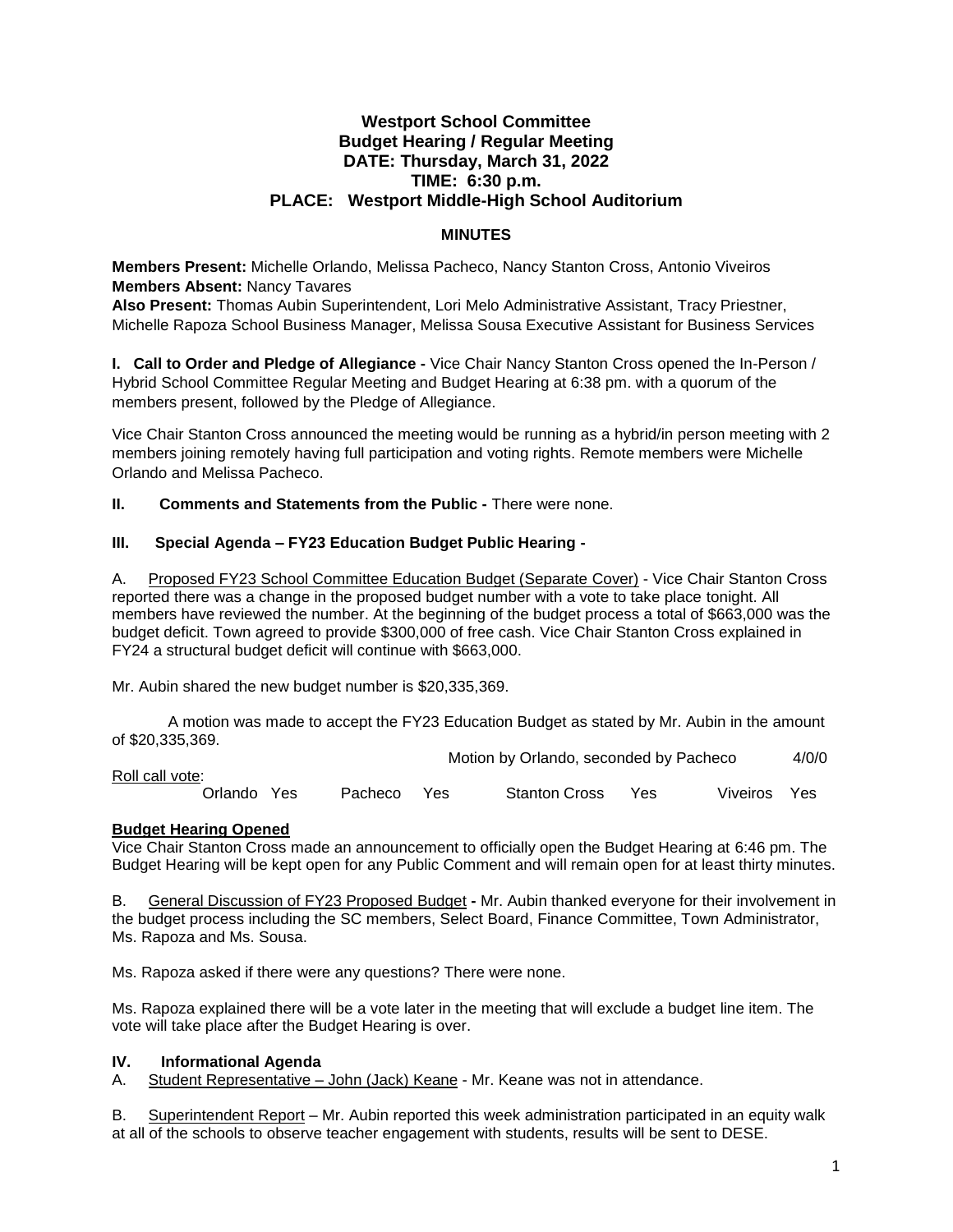There was a meeting with a company called zSpace to find a way to provide technical training for students without a need for space using 25 high powered laptops. Quote received for this program was \$186,000. They are looking for alternative funding to support this programming.

Mr. Tomah informed the committee there are 2 of these cutting-edge computers in the district now. They are equipped with a pen, glasses and can use CAD and CAM software as well as 3D- dissection. These devices provide a robust system and can be used in the areas of plumbing, healthcare, and HVAC. A demonstration will be provided.

Mr. Aubin reported the first lecture on Cyber Security took place and went well. They are getting ready for the next discussion for students and the community called "*You've Just Got Into a Car Accident Now What?"*

Vice Chair Stanton Cross asked if there were any questions? There were none.

C. WCS Bill Warrant: 3-25-22 - Vice Chair Stanton Cross reported a Bill Warrant dated 3.25.22 in the amount of \$256,282.59 was emailed to school committee members for review.

Vice Chair Stanton Cross asked if there were any questions regarding the bill warrant? There were none.

D. Subcommittee Updates - Mr. Viveiros and Mr. Aubin attended a BOS meeting on Monday where the campground property was officially transferred to the school.

Mr. Aubin met with the Athletic Director Mr. Pacheco concerning the FY23 sports year and planning out fields needed for middle and high school sports. A preliminary plan will be presented to the committee. The committee will need to vote for a full middle school program or an intramural program. Differences between the two will be presented for the committee to decide.

Discussion took place on co-op sports and transporting students in the middle of the day to games. Ms. Rapoza mentioned purchasing vans with ESSER funds for student transportation and providing out of district services.

Vice Chair Stanton Cross requested for this item to go before the ARPA committee so ARPA funds can be used for the vans instead of ESSER funds.

Ms. Pacheco requested to conduct a sports survey of interests for middle and high school students. Ms. Pacheco mentioned vans could be used for transportation to games and dual enrollment for students needing to get to UMASS. These vans could serve as multiuse vans at different times of the day.

Ms. Priestner agreed the vans should serve as multiuse vehicles and be used for dual enrollment.

Ms. Pacheco reported the Westport Cable Committee is getting ready for contract negotiations. Mr. John Rezendes is providing students with filming opportunities. More information will be shared at next meeting.

Ms. Stanton Cross has been working with the Budget Committee and with the Town on use of former high school. School administration will stay in the building for a year and the community will be engaged to house other programming for example adult education, Town Recreational Department, Council on Aging for their day programming and lunch program, community partnerships using the auditorium, recreational basketball and expanding the Extended Day Program.

Anyone having any ideas or interests with programming for the old high school building can email Ms. Rapoza at [mrapoza@westportschools.org.](mailto:mrapoza@westportschools.org)

Vice Chair Stanton Cross asked if there were any questions?

Ms. Priestner asked if the school committee has been able to come to a written agreement with the BOS for the use of the old high school building? Vice Chair Stanton Cross mentioned there has been a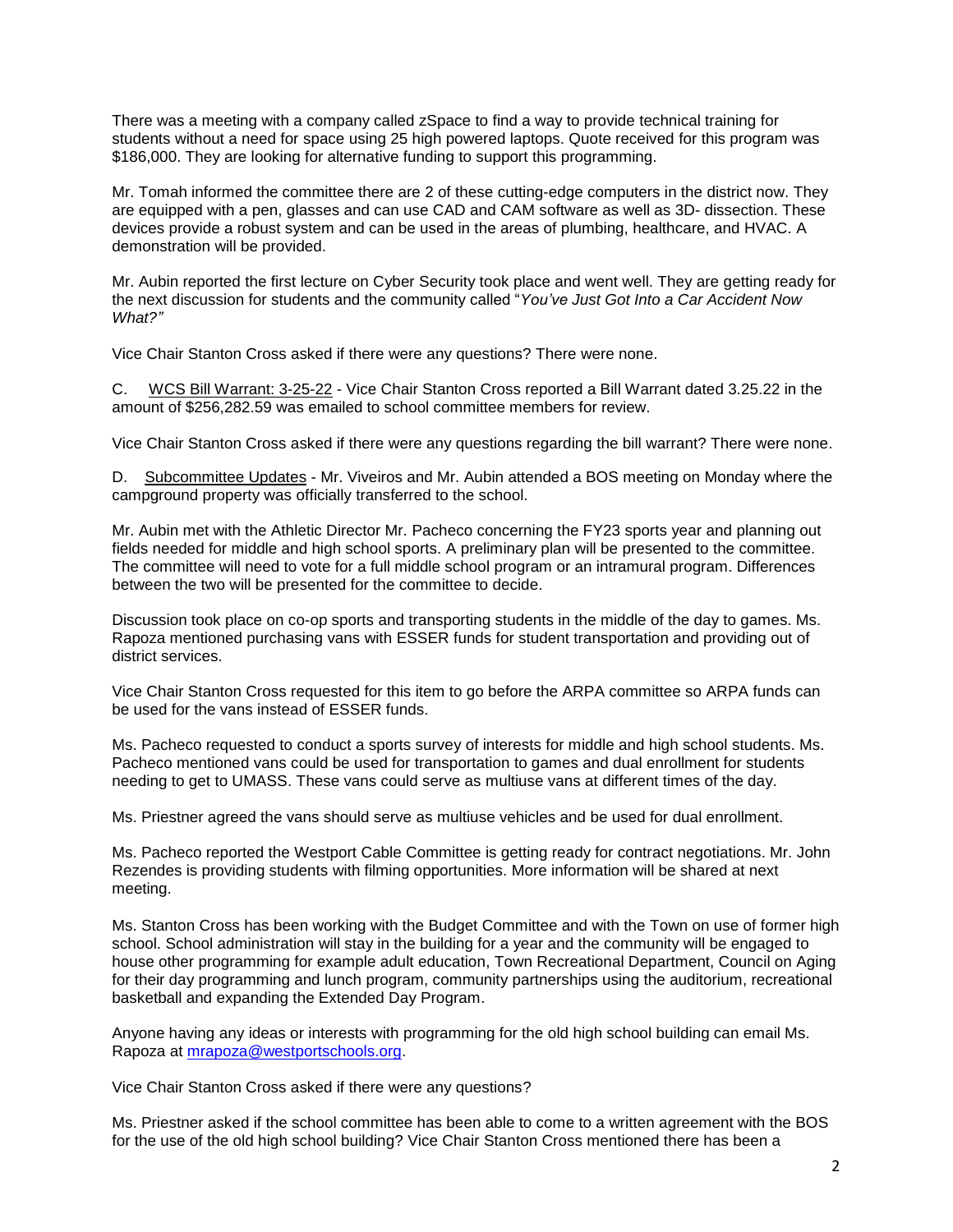meeting of the minds with monetary contribution from the school being capped and responsibilities on paying with some legalese left in the agreement. Ms. Priestner asked with this MOU in the works does the committee feel comfortable voting on the budget number tonight? Vice Chair Stanton Cross mentioned there is a good faith understanding and trust between the parties, so moving forward with approving the budget number will be ok.

Ms. Pacheco clarified that the high school building has been transferred to the town. Town owns the building the school will occupy it and has the right to place programming as stated in the MOU.

Mr. Viveiros had a question on the current high fuel prices and the bus contract. Ms. Rapoza clarified the fuel costs for this year have been capped. Ms. Rapoza would like to hold a Budget Work Session concerning the future bus contract.

### **Budget Hearing Closed**

Vice Chair Stanton Cross made an announcement to officially close the Budget Hearing at 7:24 pm.

## **V. Action Agenda**

A. Review and Act on Minutes of Thursday, March 17, 2022 and Tuesday, March 22, 2022 Budget Work Session -

A motion was made to approve the Minutes of Thursday, March 17, 2022 and Tuesday, March 22, 2022 Budget Work Session.

Motion by Orlando, seconded by Viveiros 4/0/0

### Roll call vote:

Orlando Yes Pacheco Yes Stanton Cross Yes Viveiros Yes

B. Review and Act on FY23 Proposed Education Budget - Vice Chair Stanton Cross announced the budget number to submit on the town warrant is \$20,335,369. This number still leaves a monetary shortfall of \$363,000 with \$300,000 coming from free cash to lessen the effect. Next year the budget will begin by having a deficit of \$636,000.

A motion was made to accept the budget number excluding line item 19 for the WES Media Center.

Motion by Orlando, seconded by Pacheco 4/0/0

Roll call vote:

Orlando Yes Pacheco Yes Stanton Cross Yes Viveiros Yes

A motion was made to accept the budget number including line item 19 for the WES Media Center.

Motion by Pacheco, seconded by Orlando 3/0/1

### Roll call vote:

Orlando Yes Pacheco Yes Stanton Cross Yes Viveiros Abstained

Superintendent Aubin mentioned the district is clearly not satisfied with the budget number.

**VI. Routine Matters -** Correspondence and Notices - Vice Chair Stanton Cross reported none.

## **VII. Topics the Chair could not Reasonably Anticipate Forty-eight (48) Hours in Advance of the Meeting -**

Ms. Rapoza shared they had a cafeteria audit and will give more information at the next meeting.